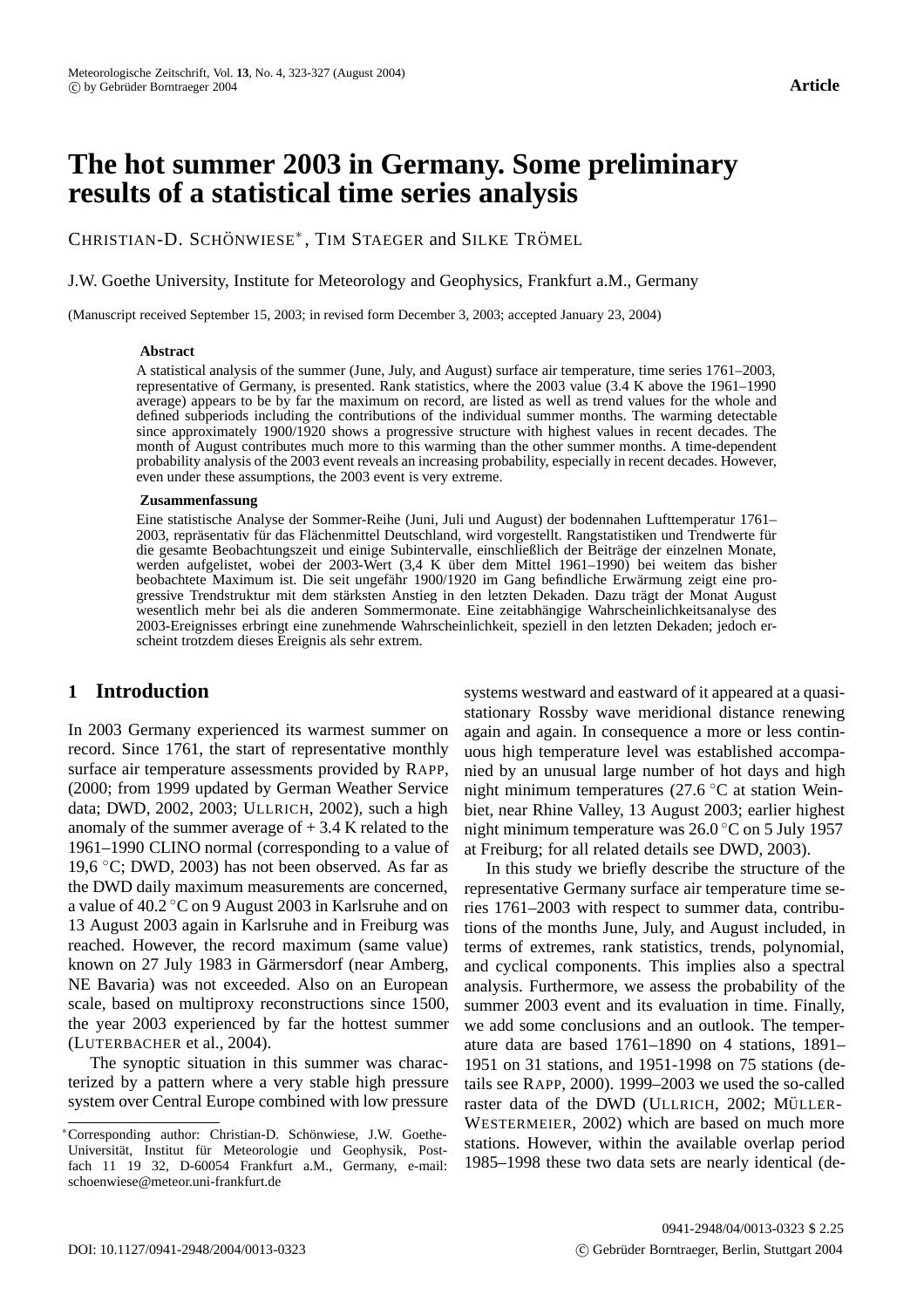

**Figure 1:** German summer (average of June, July, and August) surface air temperature anomalies as deviations from the 1961–1990 average. Years of outstanding extremes indicated (+, see right edge, denotes the year 2003 event). Polynomial component (dashed heavy line) indicates cooling in the first and warming in the second subperiod, and 30 yr Gaussian low-pass filtered data (heavy line). Original data from RAPP (2000; updated, DWD, 2002, 2003).)

**Table 1:** Ranks and related years of the summer such as June, July, and August monthly extremes, mean German surface air temperature, observational period 1761–2003. Rank 1 is the warmest season or month, respectively. In parantheses, for ranks 1–10, the related temperature anomalies in K (relative to 1961–1990) are also specified. (\* 1.7–1.4 K).

| Rank | <i>Summer</i>   | June           | <i>July</i>    | August     |
|------|-----------------|----------------|----------------|------------|
| 1    | 2003(3.4)       | 2003(3.9)      | 1994 (4.6)     | 1807(4.2)  |
| 2    | 1947(2.2)       | 1917 (3.2)     | 1983 (3.4)     | 2003(4.2)  |
| 3    | 1994(2.1)       | 1858 (3.0)     | 1995(3.2)      | 1997(3.5)  |
| 4    | 1992(2.1)       | 1811 (2.9)     | 1834(3.0)      | 1826(3.0)  |
| 5    | 1826/1834 (2.1) | 1930(2.8)      | 1859 (2.9)     | 1944 (2.9) |
| 6    | 1826/1834 (2.1) | 1889 (2.8)     | 1794 (2.8)     | 1911(2.7)  |
| 7    | 1983(2.0)       | 1822(2.7)      | 1976(2.4)      | 1781(2.6)  |
| 8    | 1859(1.9)       | 1947 (2.4)     | 1959(2.4)      | 1992(2.6)  |
| 9    | 1781(1.8)       | 1877(2.3)      | 1991(2.3)      | 1842 (2.5) |
| 10   | 1846 (1.7)      | 1950(2.3)      | 1826(2.3)      | 1947 (2.4) |
| 11   | $2002*$         | 1775/1781/1866 | 1783/1874/2003 | 1975       |
| 12   | 1807*           | 1775/1781/1866 | 1783/1874/2003 | 2002       |
| 13   | 1783*           | 1775/1781/1866 | 1783/1874/2003 | 2001       |
| 14   | 1811*           | 1976/1992      | 1778           | 1802       |
| 15   | 1868*           | 1976/1992      | 1911           | 1932       |

viations of monthly data between 0.0 and 0.3 K, on average 0.1 K; no inhomogeneities detectable).

### **2 Results of the summer temperature time series analysis**

Fig. 1 shows the mean German surface air temperature summer (mean of months June, July, and August) anomalies 1761–2003 (deviations from the average of the recent CLINO period 1961–1990). Some extremes are denoted: 2003 (+3.4 K, maximum so far), 1947 (+2.2

K, maximum before 2003), 1994 and 1992 (+2.1 K) and so on. Rank statistics for both summer and individual summer months are listed in Table 1. 2003 was also the warmest June month; in August only the value in 1807 was warmer. Considering again Fig. 1 and Table 1, it is worth noting that the summer extreme values, roughly first 10 ranks, differ relatively little from each other so that the 2003 value appears as a unprecedented 'jump' (1.2 K above previous warmest summer, 1947).

Next, it is of interest to look at trends to assess whether there is a tendency for summer seasons to be-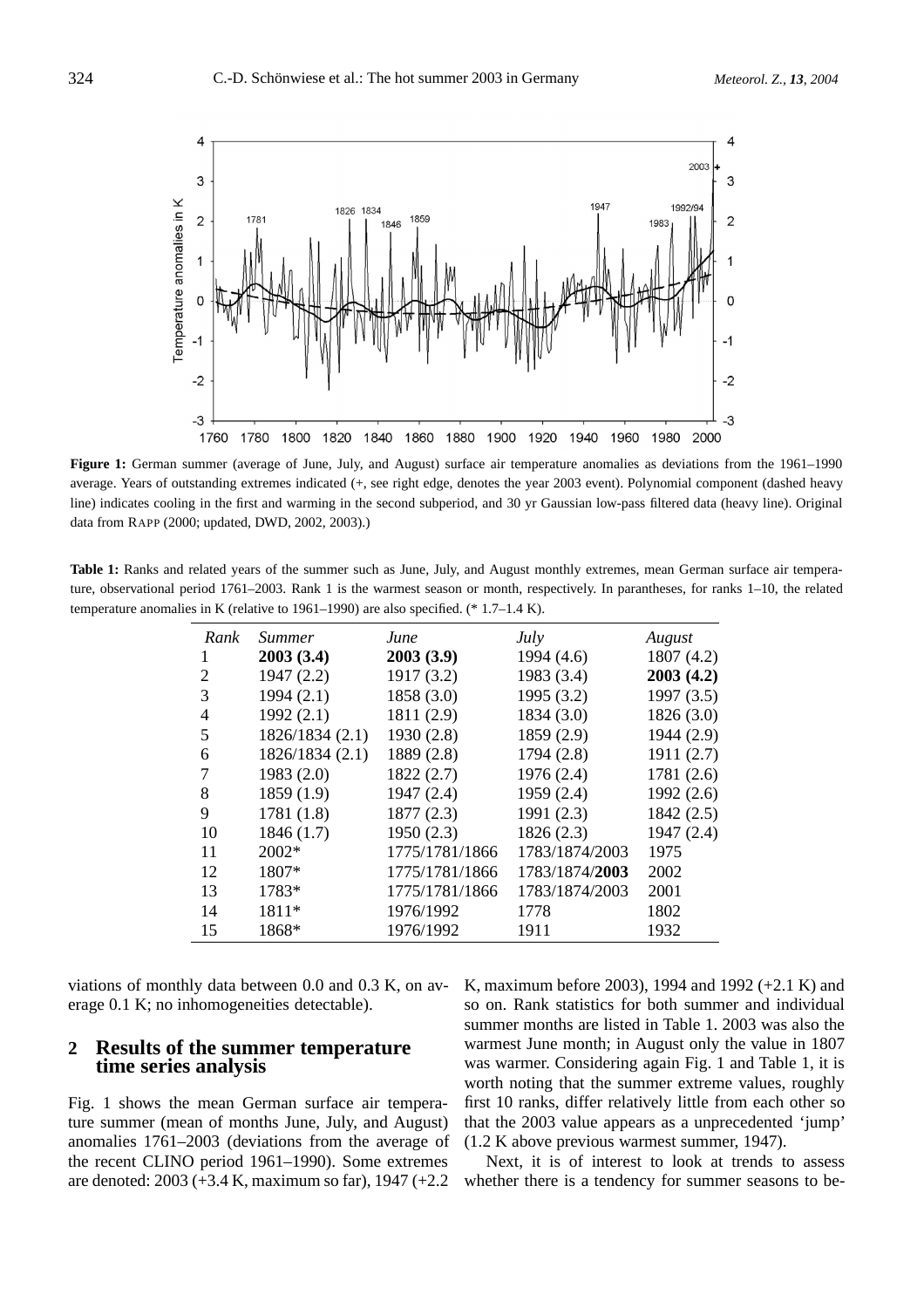

**Figure 2:** Evaluation of the probability that  $a \geq 3.4$  K summer anomaly event occurs based on a Gaussian distribution of the data shown in Fig. 1.



**Figure 3:** Autocorrelation spectral analysis (ASA, method see SCHÖNWIESE, 2000) of the data shown in Fig. 1. W is the white background noise spectrum, CL are confidence levels. Some outstanding peaks are denoted by their period values.

come systematically warmer. A related analysis of the whole summer temperature series (1761–2003) reveals that, in the long-term there was first a cooling trend and later on, roughly since 1900–1920, a warming trend. Both can be combined in a second order polynomial component plotted in Fig. 1 by means of a heavy dashed line. The related linear trends amount to  $-0.5$  K for 1761–1913 and + 1.3 K for 1913–2003. The linear trend 1901-2000 is somewhat smaller: 1.0 K (very similar to the annual data trend amounting to  $+$  0.9 K; RAPP, 2000). Table 2 reveals that the summer trend is dom-

inated by the August data. Moreover, it appears, comparing the 30 yr trend values 1961–1990, 1971–2000, 1973–2002, and 1974–2003, that the maximum trend value is reached in the most recent subperiod (summer + 1.8 K, June 1.5 K, July 1.5 K, with August, again dominating, 2.4 K). However, just this trend value is strongly influenced by the 2003 extreme event. More general, extremes and fluctuations are the reasons of trend instabilities. Due to the relative large superimposed variations the confidence of these trend values is rather small in most cases, see Table 2 (where only confidence levels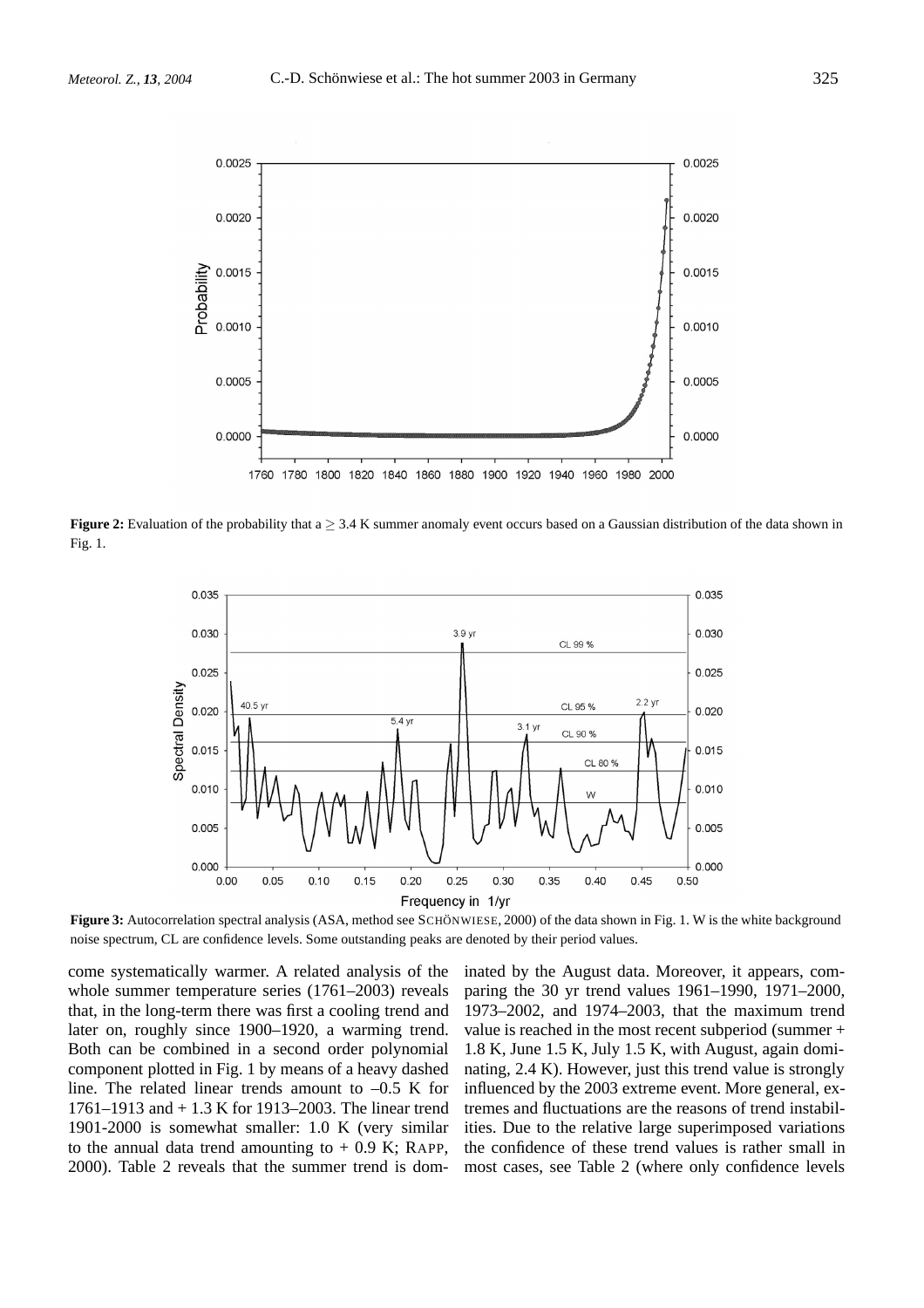**Table 2:** Linear trends and related confidence levels of the observed mean German surface air temperature time series for different periods as denoted. Note that the 1974–2003 trends are strongly influenced by the 2003 extreme event.

| Season/ | Period        | <b>Trend</b> | Confidence |
|---------|---------------|--------------|------------|
| Month   |               |              | level      |
| Summer  | $1901 - 2000$ | 1.01         | > 90%      |
|         | 1961-1990     | 0.38         |            |
|         | 1971-2003     | 0.93         | >80%       |
|         | 1973-2002     | 1.16         | > 80%      |
|         | 1974–2003     | 1.82         | > 95%      |
| June    | 1901-2000     | 0.57         |            |
|         | 1961-1990     | $-0.89$      |            |
|         | 1971-2000     | 0.85         |            |
|         | 1973-2002     | 0.59         |            |
|         | 1974–2003     | 1.49         | >80%       |
| July    | 1901-2000     | 0.79         |            |
|         | 1961-1990     | 0.87         |            |
|         | 1971-2000     | 0.69         |            |
|         | 1973-2002     | 1.18         |            |
|         | 1974–2003     | 1.49         | > 80 %     |
| August  | 1901-2000     | 1.68         | > 90%      |
|         | 1961–1990     | 2.51         | > 99%      |
|         | 1971-2000     | 0.12         |            |
|         | 1973-2002     | 1.74         | > 90%      |
|         | 1974–2003     | 2.44         | >95%       |

*>* 80% are indicated, assessments based on the trend-tonoise values and z-test).

Temperature data are often Gaussian distributed. (Note that here, as well as in the following, all data and not only extremes are considered.) A related analysis of the German summer data shows that such an assumption of a Gaussian distribution is justified (no rejection using both the  $\chi^2$  and the Kolmogoroff-Smirnoff test at all confidence levels 80...99.9 %, although a Weibull distribution fits insignificantly better; methods see textbooks, e.g. SCHÖNWIESE, 2000). So assessing trends using a ztest as mentioned above is correct. Under this Gaussian assumption (implying a stationary process) one may ask for the probability that a summer anomaly of  $+ 3.4$  K, corresponding to 3.8 s ( $s =$  standard deviation), as observed in summer 2003 appears. The answer is:  $p = 0.7$ · <sup>10</sup>−6, i.e. nearly impossible. Note that in Switzerland the summer anomaly of  $+ 5.1$  K, corresponding to 5.4 s, was even more extreme (SCHÄR et al., 2004).

However, due to a changing climate, in particular a warming trend, such probabilities may change (nonstationary process). In consequence, based on an advanced technique of time series decomposition which allows (inter alia) time-dependent probability assessments (TRÖMEL and SCHÖNWIESE, 2004; see also GRIESER et al., 2002) we have applied this technique on the Ger-

man summer temperature series and asked for the probability that  $a > 3.4$  K event like in summer 2003 can be statistically expected. The result is shown in Fig. 2: Starting with a probability p *<* 0.0001 (corresponding to a statistical return period of  $1/p = 10.000$  years), due to the progressive warming trend in recent decades, this probability amounts now approximately to  $p = 0.0022$ (return period of c. 455 years). This means that the probability of warm summer seasons in Germany has dramatically increased, however, even under such findings, the 2003 summer event is very extreme.

Fig. 1 shows, in addition to the summer time series and the polynomial component also a 30 yr low-pass filtered fluctuation (heavy line) which can be identified as a quasi-40  $yr - cycle$  by means of spectral analysis, see Fig. 3. This Figure indicates also some more cycles above or near the 95 % confidence level (2.2 yr  $=$  QBO and outstandingly 3.9 yr), however, the spectrum does not very significantly differ from a white one. The quasi-40 yr cycle may be of special interest in context with trends. It has reached its maxima, in addition to some earlier ones, roughly in 1900, 1945, 1970 and, hypothetically, in the near future. Since c. 1980, however, it cannot be discerned from a linear trend. This may mean that just within the recent two decades this cycle and the long-term trend are superimposed leading to a very pronounced warming. However, this assumption is speculative and the physical origin of the quasi-40 yr cycle is unknown (although in earlier literature it appears as "Brückner cycle", c. 35 yr; see e.g. von RUDLOFF, 1967).

## **3 Conclusions**

Similar to other European countries, the hot summer 2003 in Germany has to be seen as a very extreme event. Although the warming trend observed especially within the recent decades, in turn, leads to an increasing probability of hot summers taking place, the 2003 event, in the moment, can be characterized by a returning period of only 455 years (probability 0.0022). Simultaneously, the summer 2003 was also relatively dry (as expected in case of high pressure influence), however this related dryness event was not as outstanding as in case of temperature (since 1901 rank 5, driest summer so far 1911; temperature-precipitation correlation 1901–2003  $r = -0.46$ ). For a more detailed analysis including daily data and precipitation see SCHÖNWIESE et al., 2004; BECK et al., 2004.

Based on IPCC (2001) SRES scenarios and using a regional climate model, SCHÄR et al. (2004) found that a probable reason for the observed European summer warming is the enhanced anthropogenic greenhouse effect. Their projection until 2071–2100 leads to an outstanding increase of both summer temperature average